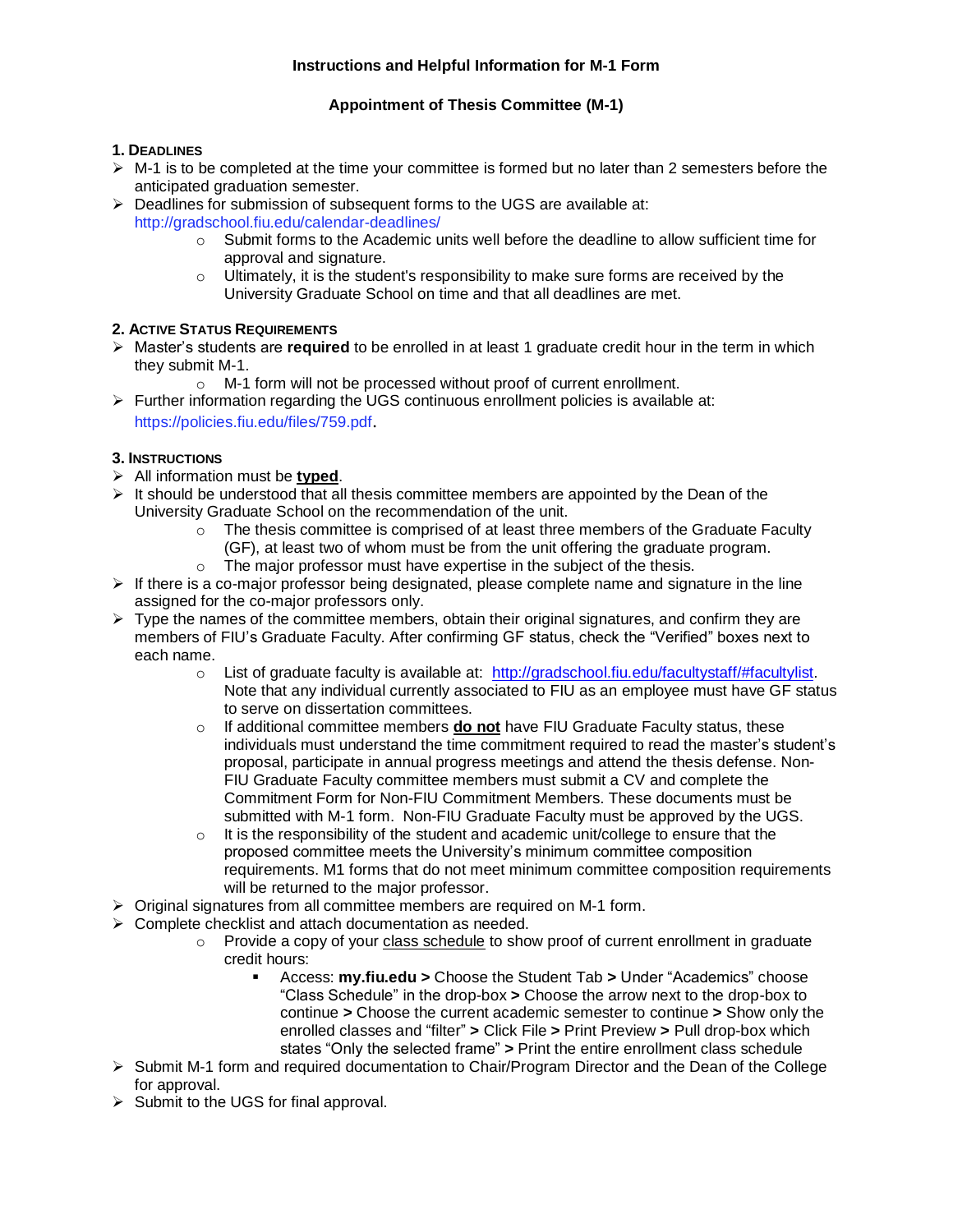# **4. ADDITIONAL INFORMATION**

- $\triangleright$  If your GPA is below 3.0, see your academic advisor in order to make a plan to raise your GPA above 3.0; you **cannot** graduate with a GPA below 3.0.
- ➢ To check the status of your form, please log on to my.fiu.edu, and check under the "To Do List" Section.